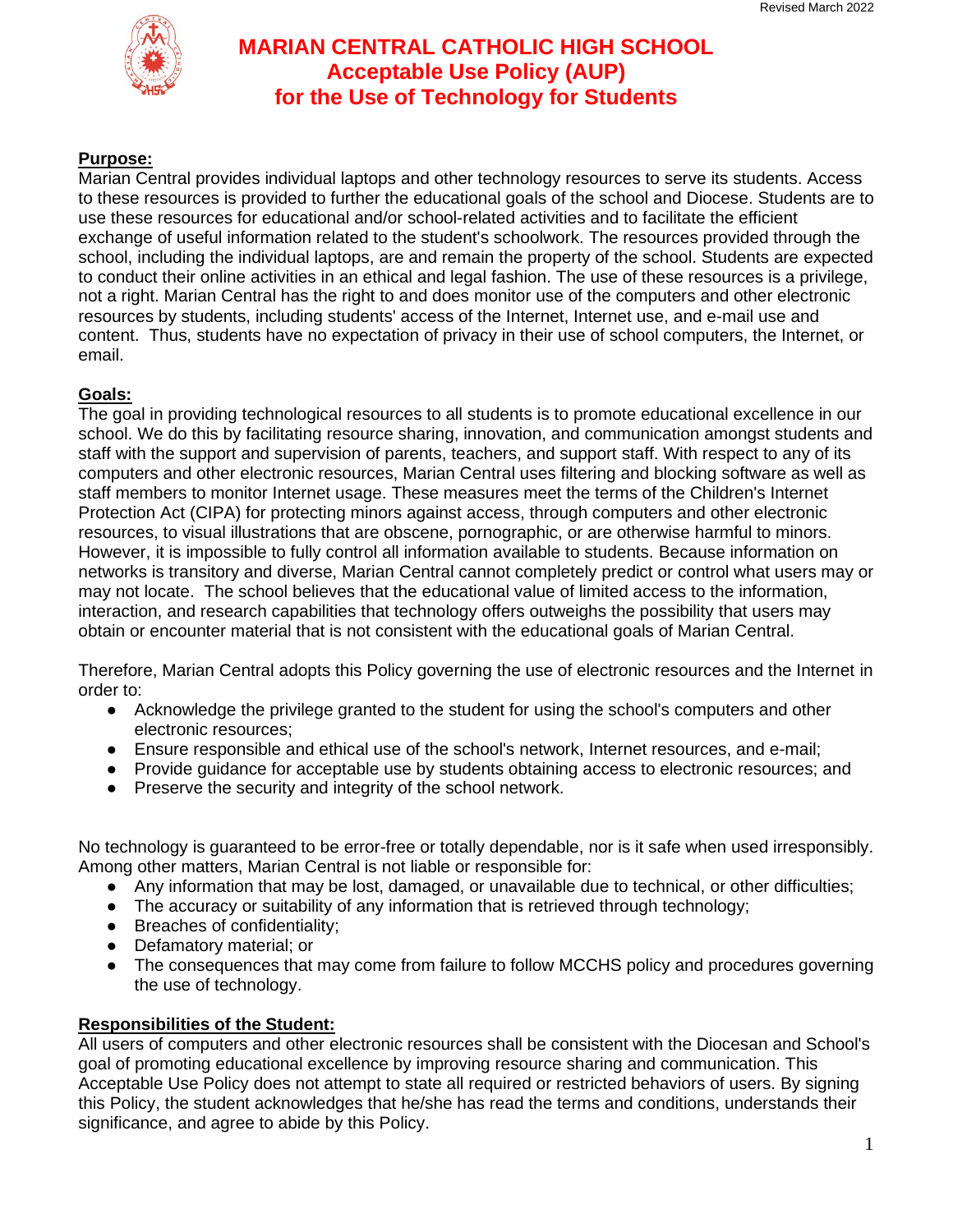

#### **Technology resources provided by Marian Central are:**

- Owned by the school;
- The responsibility of the student regarding loss, theft, or damage on or off campus;
- Offered as a privilege, not a right;
- Provided for the purpose of furthering education and the goals of the school;
- Monitored through filtering and blocking software; and
- To be used for school-related purposes only.

#### Network Considerations:

All students must use the "marian student" wireless network while using their device in the classroom. Student filtering guidelines are a requirement of all schools in compliance with Federal Law. The Children's Internet Privacy Act (CIPA) requires that all network access in schools be filtered, regardless of the tool used to access the internet while in the school. Students are prohibited from connecting to a private, unfiltered network connection on their device using a data plan or third-party app or website to bypass network filters. Marian Central is not held responsible for any charges incurred while using the device during classroom activities. Students are further prohibited from using a device other than the school issued device while at Marian during school hours.

#### Technology Use Guidelines:

Students are encouraged to take full advantage of the technology provided by Marian Central. Marian Central 's electronic network is part of the curriculum and is not a public forum for general use. Student users may access technology for educational purposes only. The actions of student users accessing networks through Marian Central reflect on Marian Central; therefore, student users must conduct themselves accordingly by exercising good judgment and complying with this policy and any accompanying administrative regulations and guidelines. Students are responsible for their behavior and communications using Marian Central's computers and networks. The following guidelines are to be followed. The list is not exhaustive. Marian Central reserves the right to interpret this Policy in its sole discretion in the event matters not expressly covered in this Policy arise.

Appropriate or acceptable educational uses of these resources include, but are not limited to:

- Access to the Internet to retrieve information from libraries, databases, and Internet sites to enrich and expand curriculum.
- All technology use, including Internet access, is provided for educational purposes, to enrich and expand the curriculum. Use of technology resources must be consistent with the educational objectives of the Diocese and school.
- Always abide by the generally accepted rules of network etiquette.
- Be polite in your messages.
- Use computer resources courteously and efficiently.
- Individual accounts and passwords are confidential and must remain so. Do not use another individual's account and confidential password.
- Do not leave issued device and/or an open file or session unattended or unsupervised. You are ultimately responsible for all activity on your issued device or under your account.
- Do not remove Asset Tag from the device. If tag is coming off, please contact the Technology Coordinator.
- All devices used by students at Marian are restricted by the limits of this Policy and must be approved by the Network Administrator or Superintendent.
- The school has the right to monitor student use of the school computers, network, and Internet. Students have no expectation of privacy in their use of school technology.
- Any information contained or placed on the issued device, the school's computer hard drive, or the school's designated Cloud Drives are the property of the school.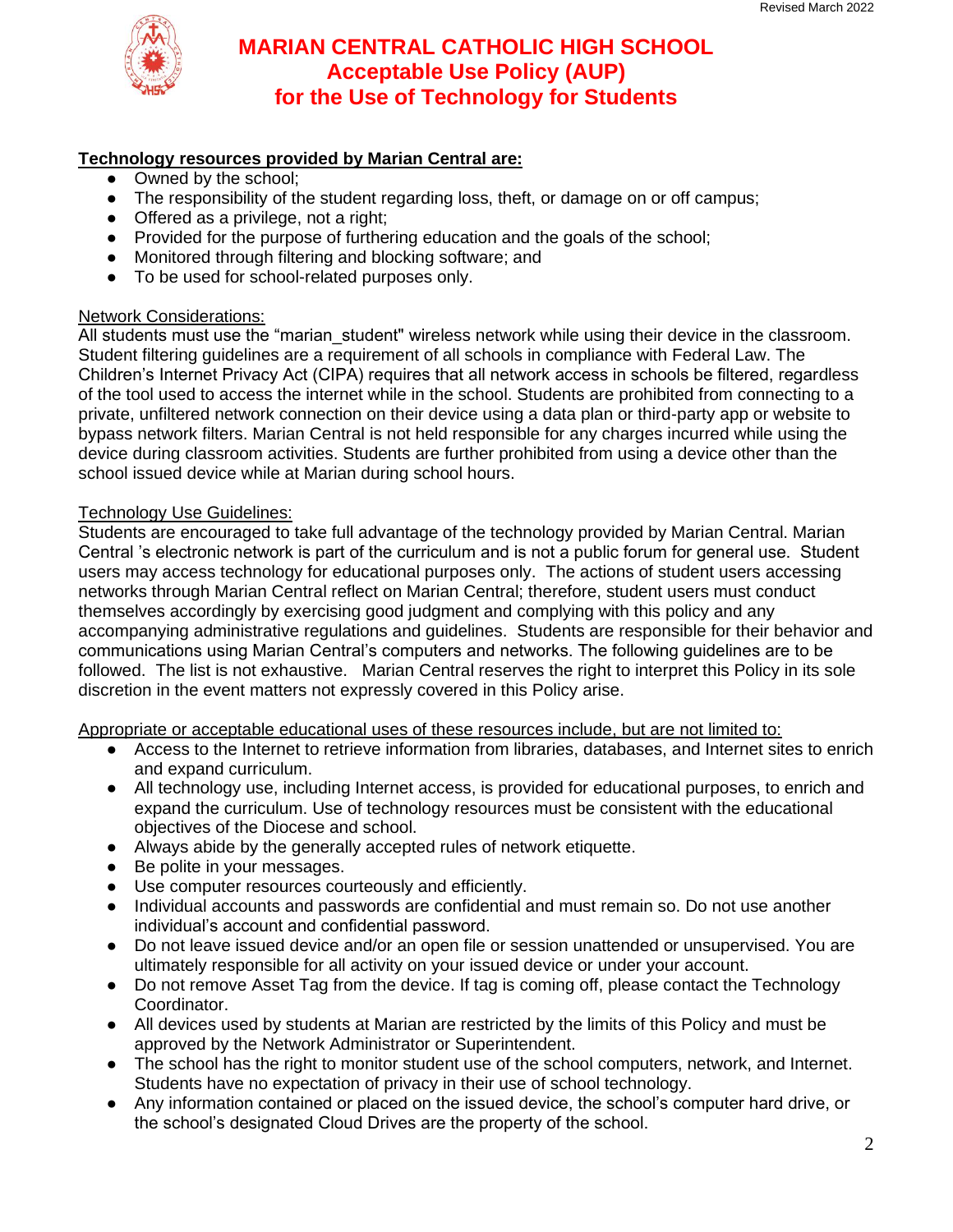

- Students are required to report any damage or change to equipment to a teacher, administration, or the Technology Coordinator (see Maintenance and Care section of this document).
- Content filtering software is not 100% secure. Access to questionable sites should be brought to the attention of the Network Administrator immediately.
- The Rockford Diocese Office of Catholic Education and/or Marian Central may modify, amend, or add additional rules and restrictions to this Policy at any time.

## **Prohibited Use:**

The following guidelines are intended to promote legal, ethical, moral, and safe use of the school's technology resources in accordance with the teachings of our Catholic faith. The list below is not exhaustive. Marian Central reserves the right to interpret the Policy in its sole discretion in the event matters not expressly covered in this Policy arise. Inappropriate or unacceptable uses(s) of these resources include, but are not limited to the following:

- Engaging in activities not related to educational purposes or which are contrary to rules, policies and/or guidelines of the school.
- Accessing, retrieving, viewing or distributing any material in violation of any federal or state laws or regulations or school policy or rules. This includes, but is not limited to,
	- Improper use of copyrighted material;
	- Improper use of the System to commit fraud or with the intent to commit fraud;
	- Improper use of passwords or access codes;
	- Disclosing the full name, home address or phone number of any student or School/Diocesan employee or volunteer;
	- Using third party apps or websites to bypass network filtering;
	- Accessing, retrieving, posting, transmitting or viewing obscene, profane, abusive, or indecent materials that are inconsistent with the objectives and/or teachings of the Catholic Church and/or the Diocese and/or school;
	- Unauthorized downloading or copying of software, regardless of whether it is copyrighted, shareware, or freeware without authorization from the Technology Coordinator; or
	- Any act of social injustices such as harassing, threatening, intimidating, or degrading an individual or group of individuals.
- Vandalism is prohibited. This includes, but is not limited to:
	- Deleting, examining, copying, or modifying files, data, email or voice mail belonging to other users, and/or attempts of same;
	- Attempts to breach security codes and/or passwords; or
	- Destruction, abuse or modification of devices, computer hardware and/or software including changes to preferences; and/or attempts of same.
- Sending nuisance electronic mail or other online messages such as chain letters, pyramid schemes, or obscene, harassing, or other unwelcome or inappropriate messages.
- Using the technology resources for personal, financial, or commercial gain, product advertisement, political lobbying, or the sending of unsolicited junk mail, or chain letters.
- Using, transmitting, or posting images or video of administrators, employees, students, parents, parishioners, or any other person without specific permission
- Establishing network or Internet connections to live communications, including voice, instant messaging, video, and/or chat, without specific permission from the Curriculum Director.
- Using the network to identify, imply or infer any gang activity.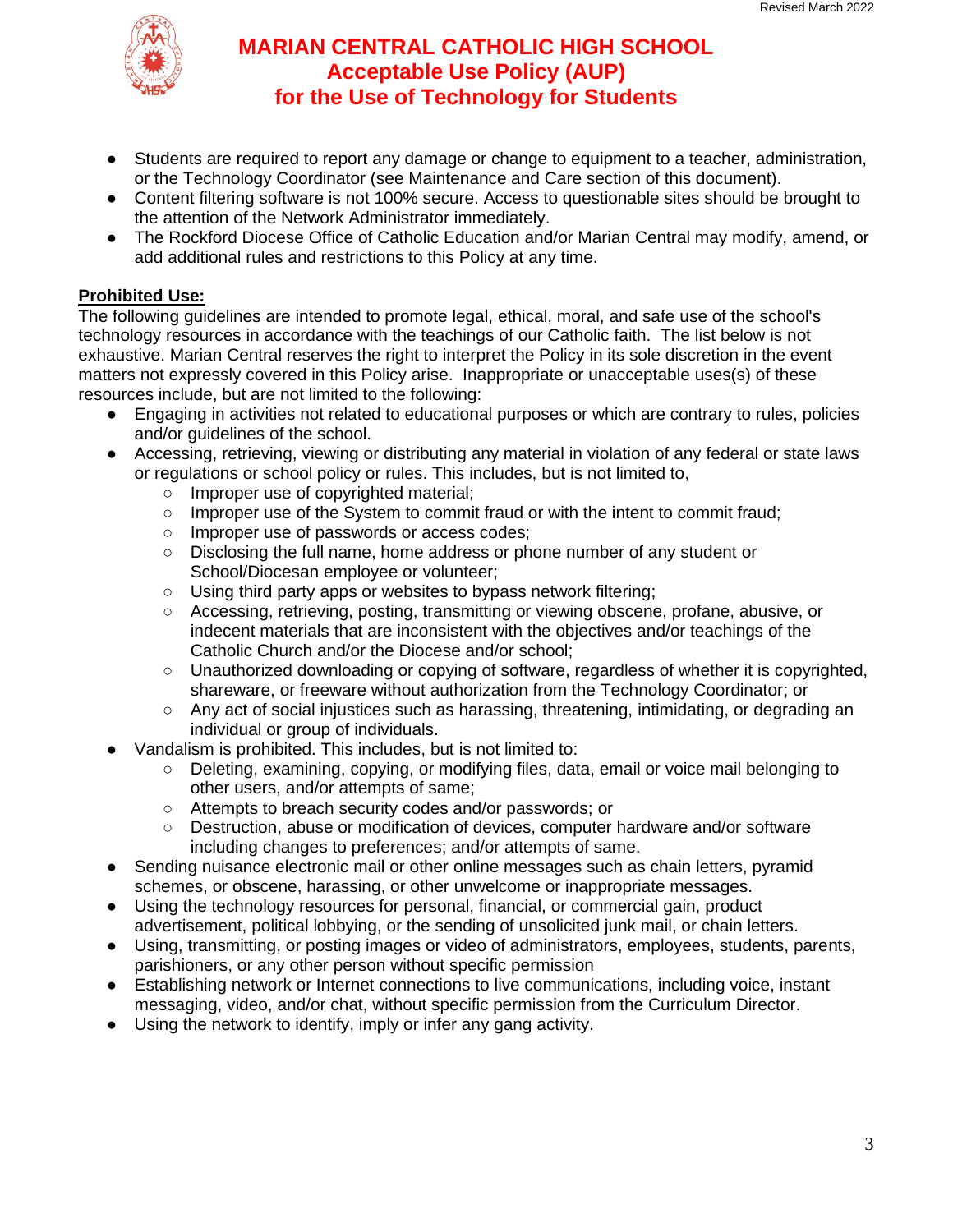

## System Security and Reliability

In order to maintain the school's security and reliability of the school's network, the following are prohibited:

- Wastefully using technology resources, such as file space or bandwidth
- Hacking-unauthorized access to system resources from outside the network
- Interceptions-monitoring data or traffic on any network, system or server
- Deliberate attempts to overload the system or cause damage
- The creation, circulation, and/or use of computer viruses
- Using the network in any way that would disrupt its use by other users or be dangerous to the integrity of the local area network

Students must notify the Technology Coordinator of any security risk or abuse of the system. Do not demonstrate the problem to another student. Any student identified as a security risk may be denied access to the network.

### **INTERNET SAFETY:**

Students must take steps to ensure their safety on the internet, including, but not limited to, the following rules:

- Students should never give out identifying information such as home address, school name, or telephone number to others on the Internet or by email, including in a public message such as chat room or newsgroups. If a person asks for such personal information, students must have approval of their parent or guardian before providing the information.
- Students should not post photographs of themselves in newsgroups or on websites that are available to the public.
- Students should not arrange a face-to-face meeting with someone they "meet" on the Internet or by email without parental/guardian permission. If a meeting is arranged, the meeting must be in a public place and the student's parent/guardian must attend.
- Student Users should not respond to messages that are suggestive, obscene, belligerent, threatening, or make a student user feel uncomfortable. If a student receives such a message, he or she should provide a copy of the message to his or her parent or guardian immediately. If the message requires school action (e.g., bullying) the student's parent should provide a copy to MCCHS Administration.
- Marian Central recommends that parents/guardians read and follow the U.S Department of Justice Guidelines for Parents/Guardians on Internet Safety located at:

#### <https://www.justice.gov/criminal-ceos/children-internet-safety>

#### Web sites

- Using, transmitting, or posting images of employees, students, parents, or parishioners without specific permission is prohibited.
- Any web site created by a student using the technology system must be part of a schoolsponsored activity, or otherwise be authorized by the Curriculum Director.
- All content, including links, of any web site created by a student using the school's resources must receive prior approval by the Technology Coordinator.
- All contents of a website created by a student must conform to these Acceptable Use Guidelines.
- Marian Central Catholic High School retains the following rights and recognizes the following responsibilities:
	- To suspend or remove a user account from the Marian network;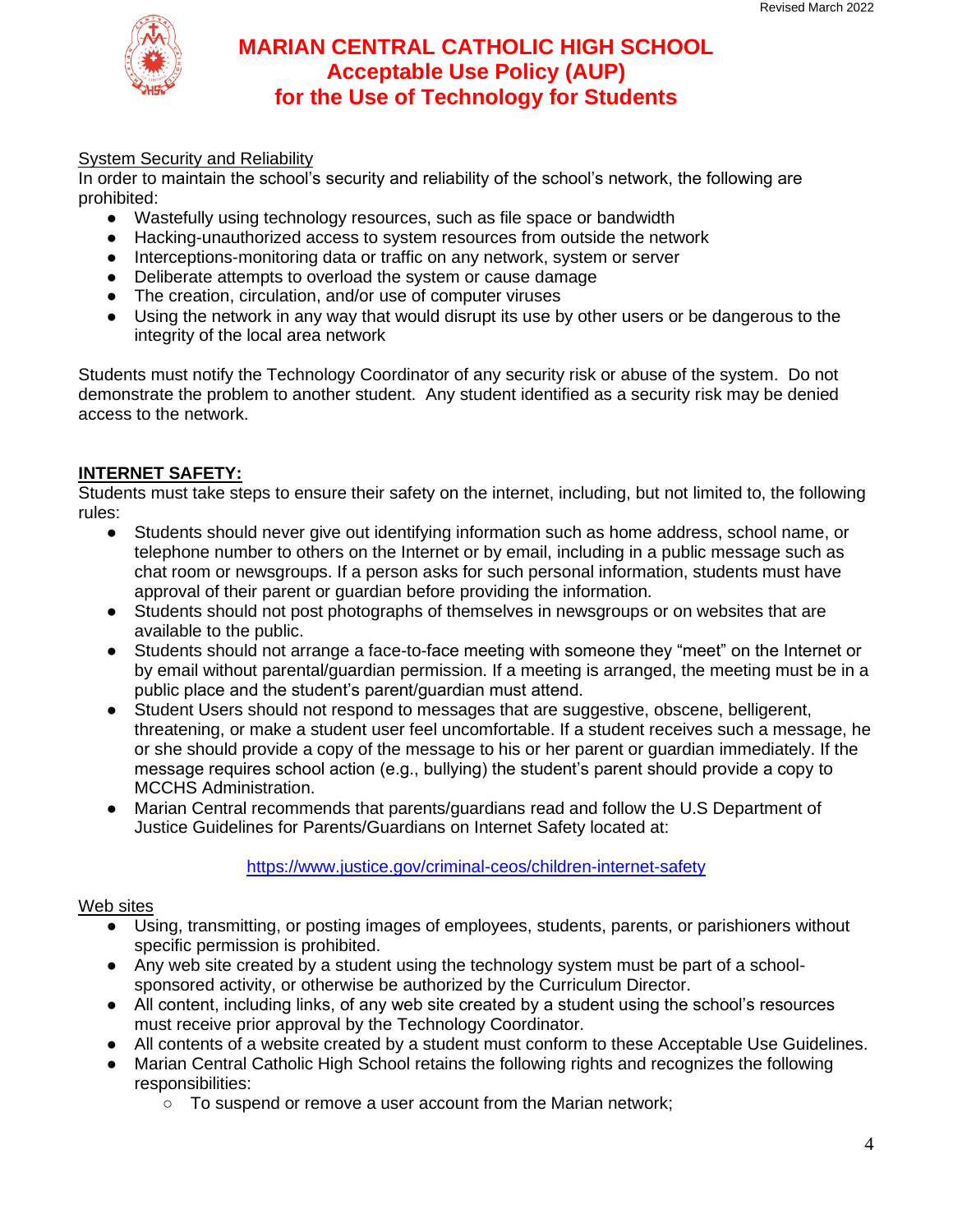

- To monitor the use of all online activities;
- To provide both internal and external controls, as appropriate or feasible, in order to provide a safe technological environment for all users; and
- To provide training to both staff and students that promote and follow the guidelines set forth by Marian Central.

Access to computers, the Internet, and other electronic devices is important to student learning and achieving the educational goals of the school and Diocese. However, as with all tools, they must be used properly. This Policy applies to all student-issued laptops, school-based computers, and other electronic resources: calculators, cell phones, digital cameras, and provides guidance for acceptable, responsible, and ethical use of these resources. The use of computers and other electronic resources is a privilege not a right, and any attempt to violate the provisions of this agreement could result in revocation of the student's privileges, regardless of the success or failure of the attempt.

# **Student/Guardian Policy and Guidelines**

In an effort to increase opportunities to use these 21st century skills, Marian Central Catholic High School is pleased to offer our students access to the school's computers, internet, network, and other technology through our 1:1 program ("Marian Student Device") for educational purposes. From this point forward, the phrase "Marian Student Device" includes the device provided to each student (in its entirety) and the charging cord. The Marian Student Device will be issued to each student for their own personal educational-related uses both at school and at home. Marian Student Devices issued through this 1:1 program are solely educational devices and are to be used in that capacity. Failure to comply with these guidelines may lead to suspension or termination of student use.

## **Ownership of Marian Student Devices:**

Marian Central Catholic High School maintains the legal title of all Marian Student Devices issued to students. Students are authorized to possess, and use is as long as they comply with the Acceptable Use Policy (AUP), but they hold no ownership rights to the Marian Student Devices. Marian Central Catholic High School shall not be held liable for any damage, loss, or claim of any kind resulting either directly or indirectly from student use or inability to use Marian Student Devices.

## **No Warranties:**

Marian Central makes no warranties regarding Marian Student Device. Marian Central shall not be liable for any damage, loss, or other claims of any and all kinds resulting directly or indirectly from use or inability to use our Technology.

## **Costs:**

Any manufacturer defects will be covered by the manufacturer's 3-year warranty. Marian Central holds insurance for all school technology issued to each student under this agreement at no cost to the student. **Each student is required to pay a deductible or complete replacement cost for damage, theft, or loss.** The claim/deductible table is at the end of this document. In case of negligence or willful or wanton conduct in violation of any Marian Central policy or procedure governing the use of this device, damage will not be covered, and instead, Marian Central will assess the full replacement cost of the device to the student's family.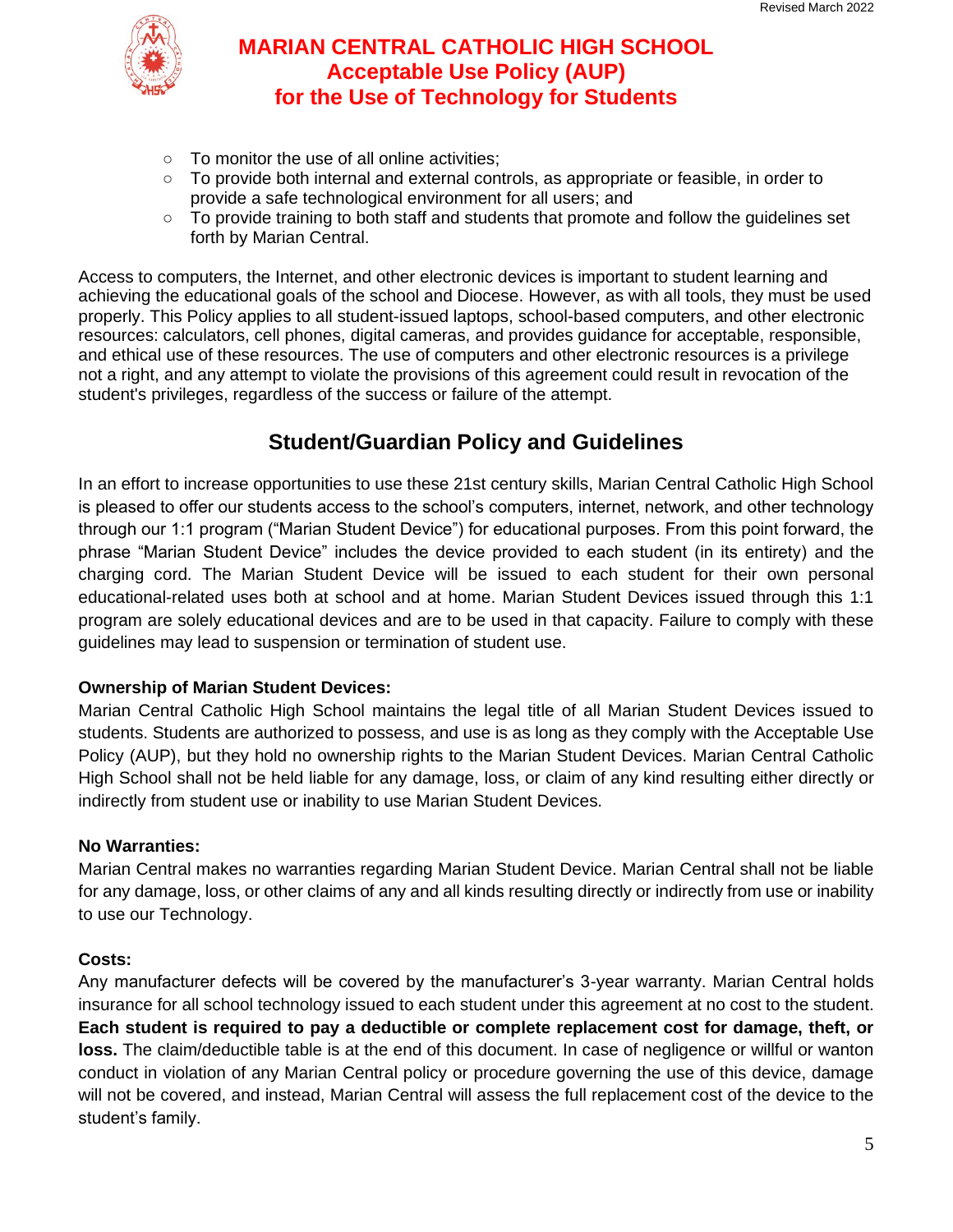

## **If the Marian Student Device is Lost/Stolen**:

If the Marian Student Device is lost or stolen, the police must be notified within 24 hours of the discovery of the loss/theft. A police report must be filed by the student's parent/guardian. In addition to contacting the police, the student's parent/guardian shall notify Marian Administration that the computer is stolen or lost within 24 hours of the discovery of the loss or theft, providing school authorities with appropriate copy of police report. If the loss was claimed on the family's insurance, any reimbursement received should be provided back to Marian Central Catholic High School in compensation for the loss. **If the device is recovered but not in good condition, or not recovered at all and the loss was not covered by insurance, family may be required to reimburse the school for the replacement cost of the lost/stolen device.**

### **Return of Marian Student Device:**

All students must return the Marian Student Device at the end of each school year. Additionally, if a student withdraws from enrollment with Marian Central Catholic High School, or has his/her rights terminated, the student must return said Marian Student Device immediately. In no event shall the student retain the Marian Student Device for more than 2 days after the date of expiration, withdrawal, or termination. If a student fails to return the Marian Student Device in a timely fashion and/or the device is returned in poor condition, the student and his/her parent/guardians will be subject to paying replacement costs.

## **MCCHS Technology Transport and Use:**

Once the Marian Student Device is issued to the student, the student and his or her parent or guardian are responsible for Marian Student Device at all times that it is signed out to the student. Students and their parents or guardians must take reasonable care to protect and properly use the Marian Student Device issued under the program at all times. Among other things, this means:

- Once assigned, the student is fully and solely responsible for said Marian Student Device including when they are left unsupervised in a classroom, hallway, locker or elsewhere on or off school property.
- The student is the only authorized user of his/her assigned device. Students may not share or trade their computers with other individuals, including other students, other than their parents, guardians or school officials.
- Students must bring their devices fully charged and with the power cord to school daily. Repeated failure to bring the computer to class daily may result in discipline or other consequences under technology policies
- Marian Student Device must be used on flat, stable surfaces only.
- Marian Student Device must not be cleaned with cleaners such as Windex.
- Marian Student Device must not be marked with markers, stickers or other similar materials.
- School applied labels, asset tags and other identifiers may not be removed from Marian Student Device.
- Food and drink should not be used near Marian Student Device.
- Marian Student Device should not be left in automobiles, as they cannot tolerate extreme heat or cold and may become damaged.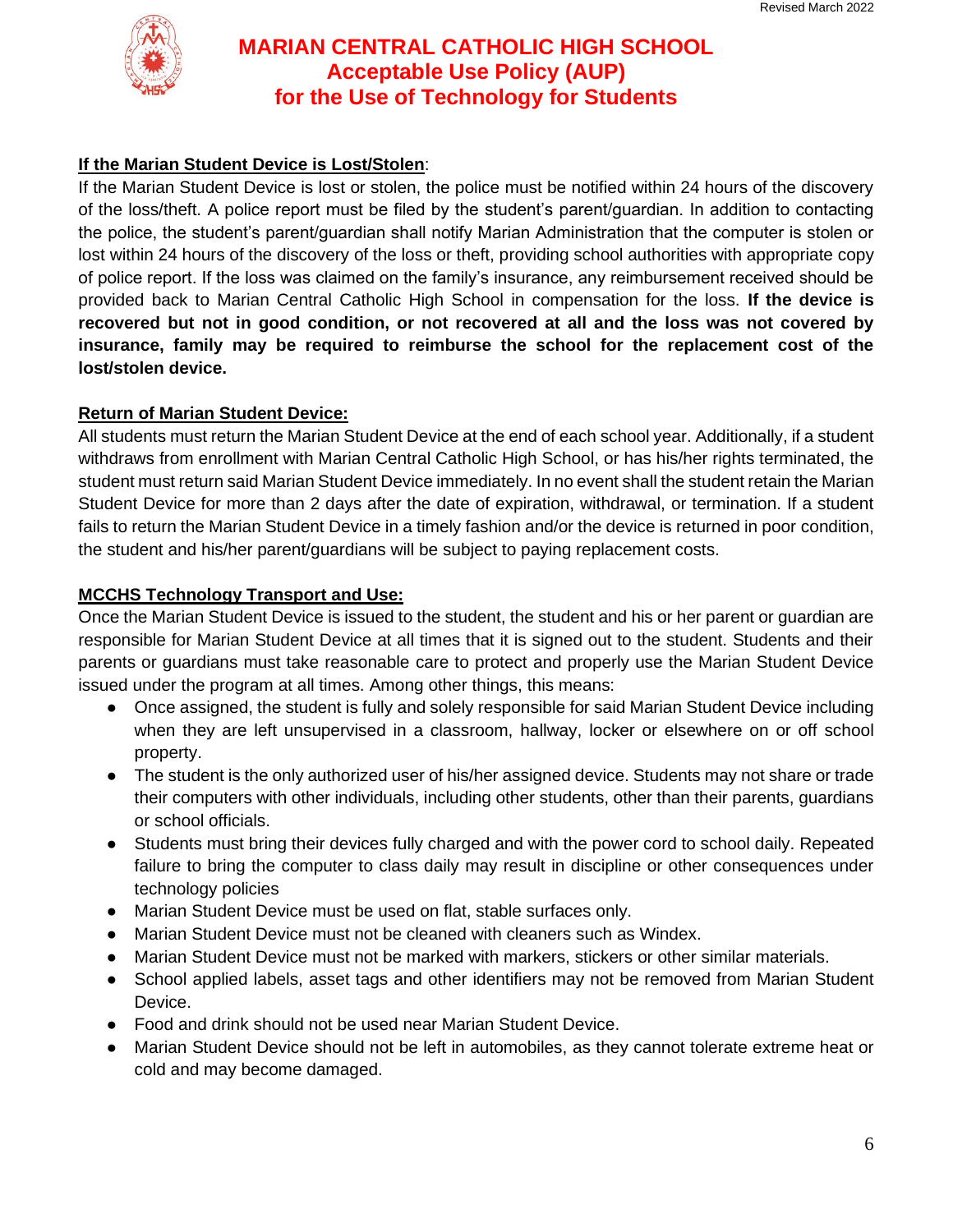

### **Student and Parent/Guardians acknowledge that:**

- Internet connectivity on a device will be filtered by the Marian Central Catholic High School and any attempt to bypass the network filters is prohibited.
- Students are only allowed to bring/use the school issued device while in school during school hours. They are not allowed to use any other personal device while at school.
- Students are prohibited from bringing a device that infects the school network with any program designed to damage or compromise the school network and its contents. Marian Central reserves the right to collect and examine any device that is suspected of causing technology problems at school.
- Printing from a Marian Student Device will not be allowed at school. Students may have the ability to print from their home computers.
- All devices must be charged prior to school and run exclusively on battery power while used in the classroom environment. Only in extreme circumstances would teachers allow a student to charge a device in a classroom.
- Transmission of material of bullying nature or sexual nature will not be tolerated.
- Since students will be utilizing their Marian Student Device, although students are able to have cellphones on school property, they must remain turned off an out of sight.

A student who violates this Policy is subject to additional school disciplinary action, up to and including suspension and/or expulsion. The decision of the school regarding inappropriate use of the technology or telecommunication resources is final. Reimbursement may be sought for damage requiring repair or replacement of equipment where Marian Central, in its sole discretion, determines the damage was caused intentionally or with recklessness.

| Payment per claim per student (over 4 years)* |                              |                                                                                                             |  |
|-----------------------------------------------|------------------------------|-------------------------------------------------------------------------------------------------------------|--|
| <b>Claim</b>                                  | Damage/Repair Payment        | <b>Stolen/Lost Payment</b>                                                                                  |  |
|                                               | \$50                         | Potential cost to student/family will be determined based on<br>completion of school & police investigation |  |
| 2                                             | \$100                        |                                                                                                             |  |
| 3 or more                                     | \$150 up to full replacement |                                                                                                             |  |

● In case of negligence or willful or wanton conduct in violation of any Marian Central policy or procedure governing the use of this device, damage will not be covered, and instead, Marian Central will assess the full replacement cost of the device to the student's family.